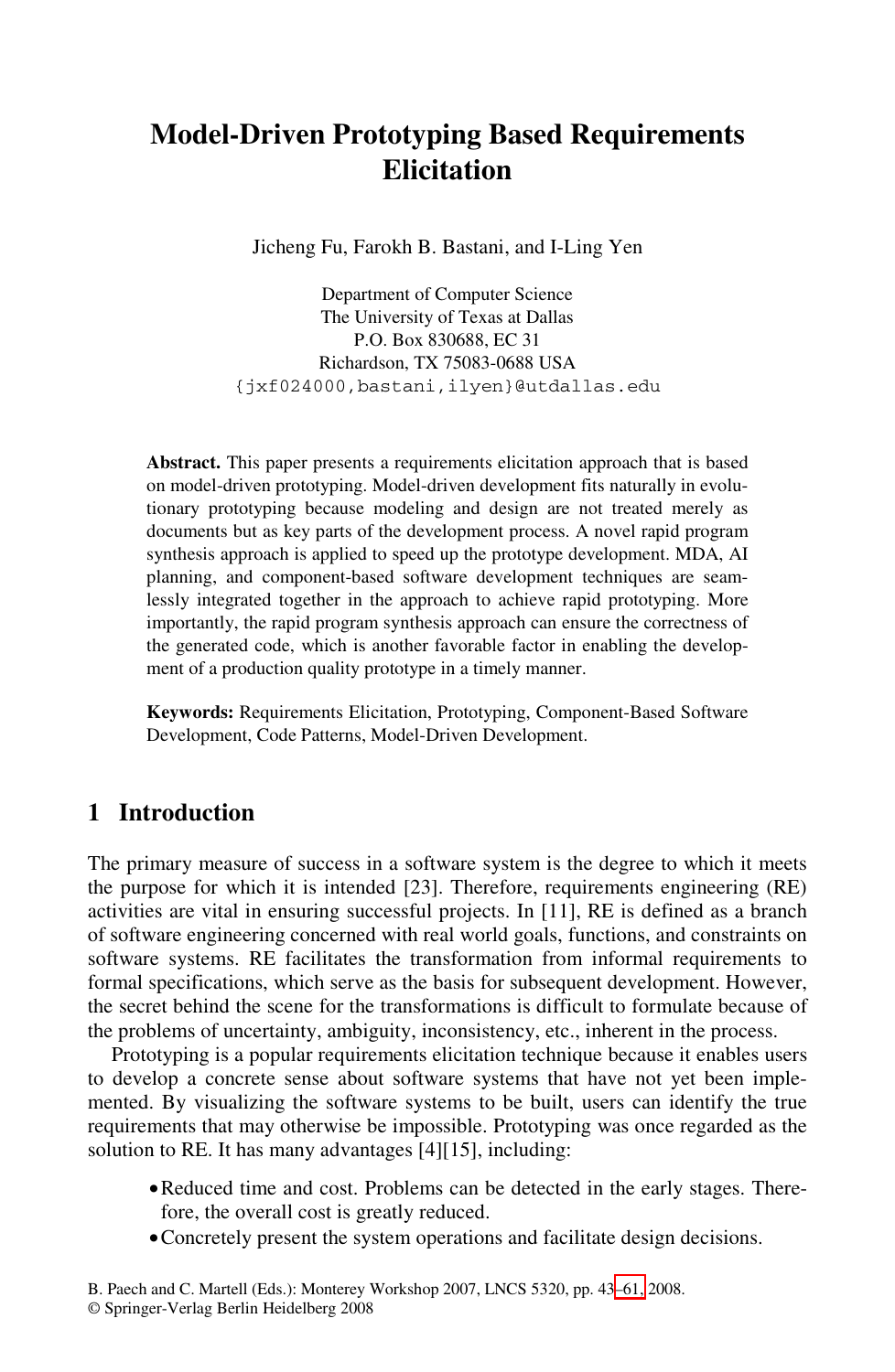•Stakeholders from all parties can actively get involved in the development process.

Prototyping is especially useful when there is a great deal of uncertainty or when early feedback from stakeholders is needed [4]. There are two types of prototyping, i.e., rapid prototyping (throwaway) [15][17] and evolutionary prototyping [16]. Rapid prototyping focuses on the demonstration of functionality and obtaining early feedback on requirements that are poorly understood. The essential idea is to develop a prototype system containing any unclear requirements as quickly as possible. There may be bugs in the prototypes and the overall quality of the implementation may not be good. But these are tolerable in rapid prototyping. Hence, this type of prototype is referred to as quick-and-dirty and will be discarded after any unclear requirements have been clarified [4].

Evolutionary prototyping, on the other hand, is developed as a portion of the actual system. It focuses on the requirements that have already been well understood. New requirements and features are incrementally added as the development proceeds in an iterative manner. The prototype is developed to be of production quality and will not be thrown away [4].

However, prototyping is not thriving as expected due to the following reasons [21]:

- •Management can get confused by the prototype and the production quality version to be built. They may expect that the final deliverable will come quickly based on enhancement and refinement of the prototype;
- •Poor quality codes from the prototype may remain in the final system due to the tendency of reusing previously written code fragments.
- •Lack of mechanisms for requirements traceability.
- •Prototypes may not be developed quickly due to the system complexity and technical limitations.

The last two reasons are the most important factors that hinder the use of prototyping. Technical people may tend to make the prototype overcomplicated, resulting in some artifacts that are not linked back to the original requirements. Another tendency is the omission of some functionality because stakeholders may be absorbed in some aspects, e.g., user interfaces, etc., while neglecting other aspects. The most valuable property of prototyping is the fact that it can be done quickly. The lack of systematic rapid development approaches makes it hard to fulfill this property. Without this property, prototyping cannot have significant impact on industry.

It is, therefore, desirable to have a prototyping approach that can leverage the advantages of rapid and evolutionary prototyping. Specifically, prototypes should be developed quickly and still maintain satisfactory quality. To achieve this goal, we need to meet the following objectives:

- (1) Make software design a part of the development process.
- (2) Achieve a certain level of automation to speed up the development.
- (3) Make requirements traceable.

Based on these objectives, we propose a model-driven development (MDD) based prototyping approach. The use of model-driven approaches is especially amenable to requirements engineering because it meets the aforementioned objectives. First, in MDD, system design has become a part of the development process. UML 2.0,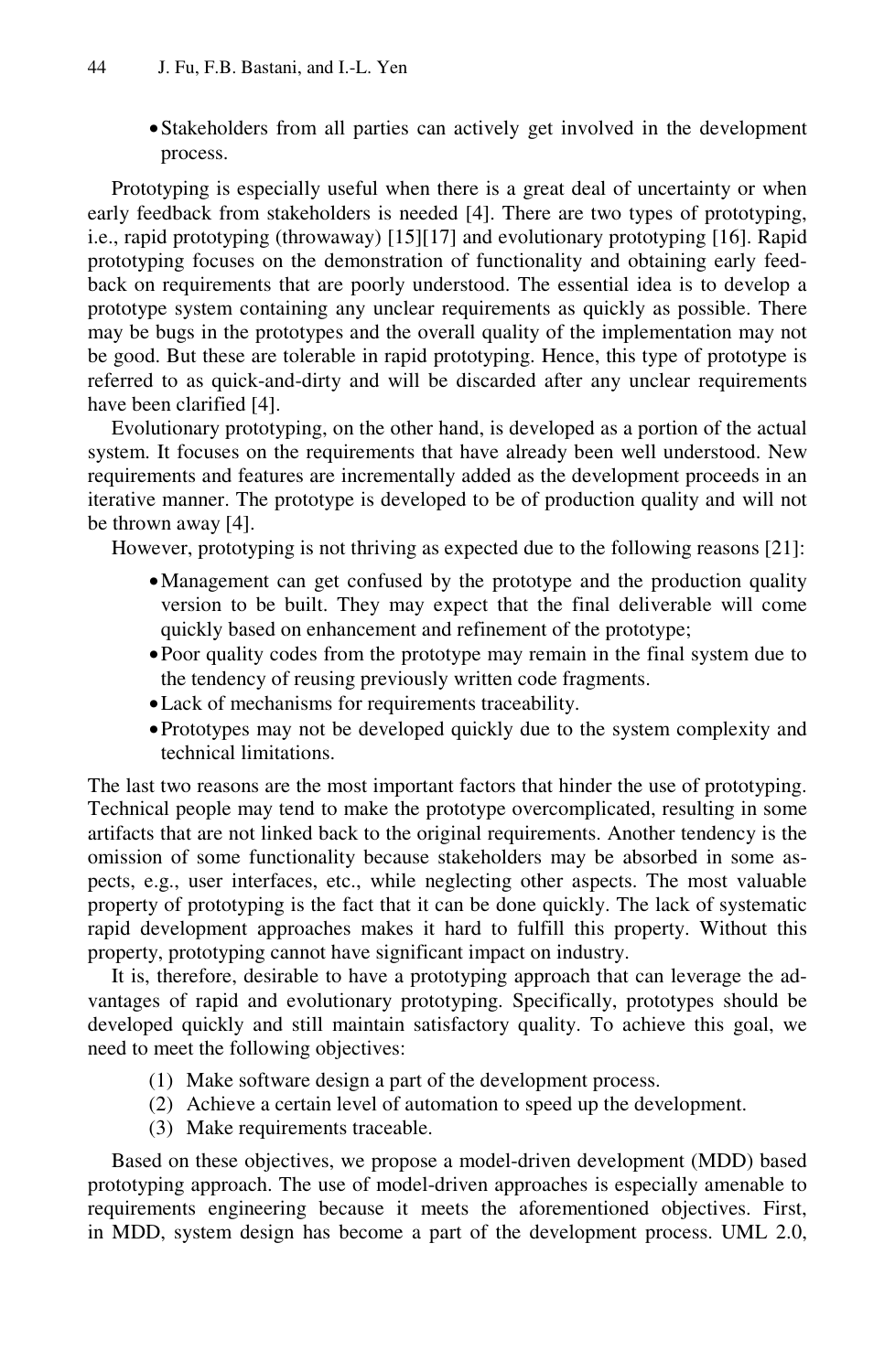developed to support MDD, has changed the view that UML diagrams only serve as temporary documents and will be put aside at later points during the development process. Combined with OCL (Object Constraint Language), UML is able to specify models in a formal way. OCL is a declarative and precise specification language, which has no side-effects and does not change the state of the system [30]. It enables errors to be found early in the life-cycle, when fixing a fault is relatively cheap.

Second, MDD can automate the generation of infrastructural code (i.e., code frames) through transformations between platform independent models (PIMs) and platform specific models (PSMs) and between PSM and code. Specifically, PIM and PSM are designed to raise the level of abstraction. PIMs are models with high level abstractions that are independent of the implementation technology [9]. PSMs are bound to specific platforms and implementation technologies. PSMs are generated from PIMs through transformation and the code is in turn generated from PSMs. These processes can be automated to increase productivity. Thus, developers can concentrate on the development of PIMs, which are at a higher level of abstraction than the actual codes. This is another favorable factor for speeding up the development process.

Third, traceability is a desired feature for the design of model-driven development tools. The existing MDD tools support a certain level of traceability. Hence, it makes the development process amenable to requirements changes. It is always easier to indicate what part of a PIM is affected by the changed requirements than to determine code segments that must be modified. When parts of the code are traced back to elements in the PIM, it would be much easier to make an impact analysis of the requested changes [9].

Although transformations that map models to the next level are typically used in MDD [24][28], there are some doubts about the practicality of generating complete systems solely via transformations. Transformations are good at generating infrastructure codes instead of business codes. In order to further speed up the development of prototypes, a novel program synthesis technique is applied to the proposed approach. The program synthesis technique combines AI planning and component-based synthesis techniques to achieve automated generation of business/logic code. Specifically, we design and implement a fast planning graph based iterative planner, called FIP [6]. It can deal with nondeterministic actions (actions that can generate multiple possible effects) and generate parameterized procedure-like generic reusable plans, which are called procedural plans. FIP can help automate the selection and organization of underlying components to achieve the given goal. The underlying componentbased synthesis technique serves as the basis for the final code generation. It is based on a component-based software development (CBSD) technique, code pattern [13][14], which is concerned with reusing existing software components to build larger applications at a lower cost and risk and in less time. The AI planning and component-based program synthesis technique can be seamlessly integrated with MDA to achieve even more rapid program synthesis. In this hybrid system, the development of PIM still relies on human intervention. However, PIM is independent of any implementation details and has a higher abstraction level than code. Hence, the designers can put more efforts on the business-logic related aspects of the system. Then, the static aspect of the system will be generated through MDD's transformation technique and the dynamic aspect will be generated through the AI planning and component-based program synthesis technique.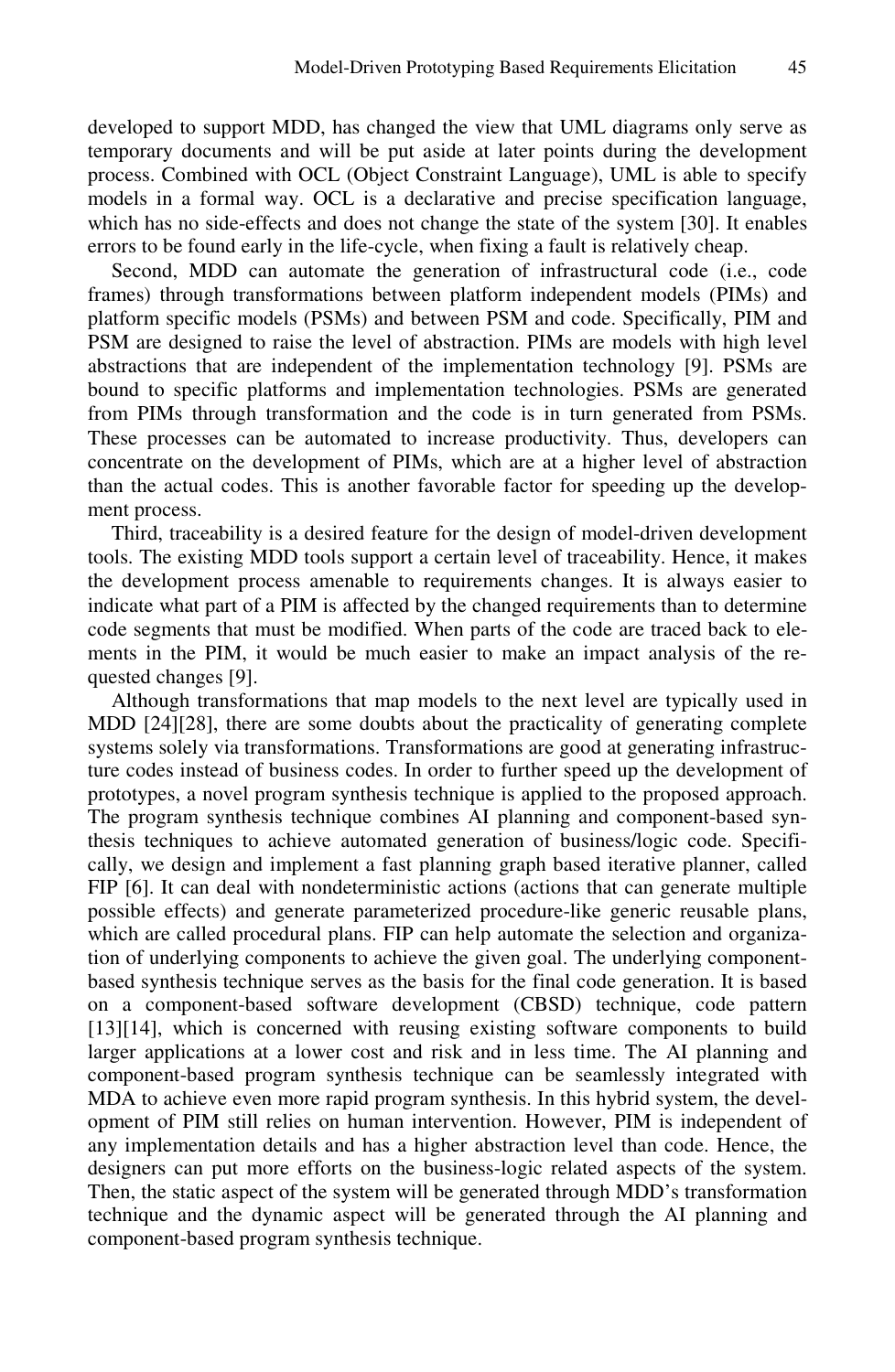The rest of this paper is organized as follows: Section 2 overviews the techniques involved in the proposed model-driven development based prototyping approach. Section 3 presents a novel rapid program synthesis approach, in which MDA, AI planning, and component-based program synthesis techniques are seamlessly integrated together. Section 4 discusses requirements elicitation through the proposed prototyping approach based on the advanced rapid program synthesis approach. Section 5 concludes the paper and identifies some future research directions.

## **2 Overview**

As rapid prototyping focuses on unclear requirements and evolutionary prototyping focuses on well understood requirements, neither of them alone is sufficient to represent a complete system. The proposed approach intends to combine the advantages of both methods and develop a prototype in a timely manner and of production quality. In this sense, the proposed approach is a rapid evolutionary prototyping approach.



**Fig. 1.** People and techniques involved in the proposed approach

Fig. 1 gives an overview of the people and techniques involved in the proposed rapid evolutionary prototyping approach. During the requirements specification process, use cases are the first tangible things that stakeholders interact with. They document initial requirements and provide scenarios illustrating interactions with end users or other systems to achieve specific business goals. Use cases and other UML elements can be automatically generated by tools [7][25] that employ natural language processing (NLP) techniques to capture essential and relevant software requirements from natural language descriptions. This can help automate Object-Oriented Analysis (OOA) though the tools are not mature and only aid the requirements acquisition and analysis process. Human involvement is mandatory, especially when contradictions exist in the requirement specification.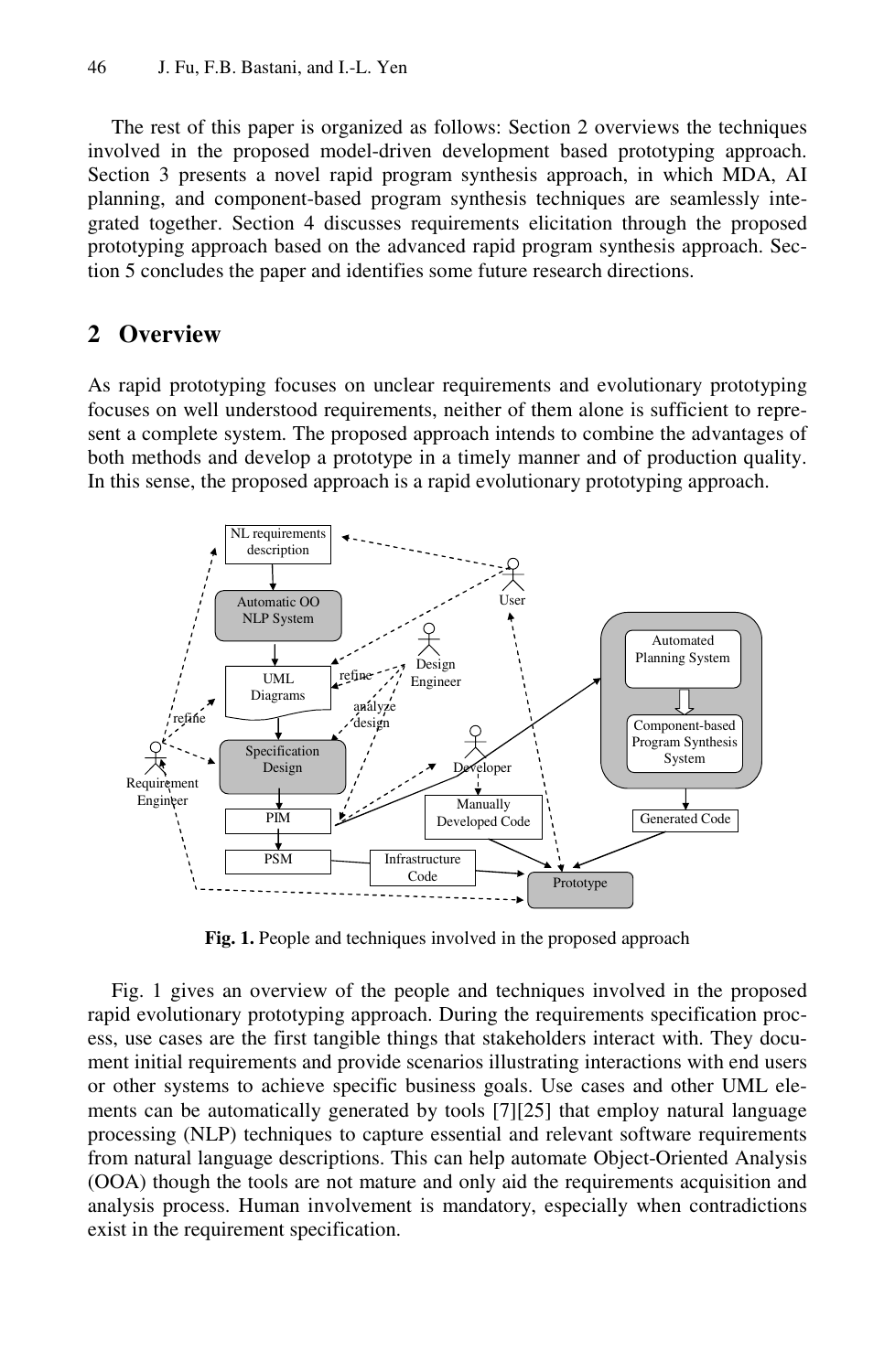Although MDA can generate the infrastructure code through transformations, it is not good at generating code for the dynamic aspects of the system. In order to speed up the development process as well as improve the quality of the implemented prototype, a novel rapid program synthesis approach is used. The techniques involved in the approach are MDA, AI planning, and component-based code synthesis, which are organized in a hierarchy and seamlessly integrated together. The top level is the PIM of MDA. PIM is specified using UML with OCL. It presents planning problems to the underlying automated planning system (APS), which is located in the middle of the hierarchy. Based on the planning problem, the AI planner in the APS generates a procedural plan, in which its underlying components are chosen and organized to achieve the given goal. The generated plan is then fed to the component-based synthesis system that is located at the lowest level. The final code is then generated by the code synthesis system. The developers only need to focus on the incomplete parts where the planner cannot find a suitable solution. This can alleviate the developers' burden and increase the development speed and reliability of the system. Section 3 discusses the details of the novel rapid program synthesis approach.

After the system is complete, users can visually operate it and formulate new requirements to cope with any problems. These will be fed back to the requirements engineers and the development cycle is repeated.

## **3 Rapid Program Synthesis**

In our proposed evolutionary prototyping approach, rapid program synthesis technique plays a critical role. It ensures that the prototype is built in a timely manner and with production quality.



**Fig. 2.** Ways to obtain the final code

Fig. 2 shows how the final codes are obtained. The infrastructure codes (static aspects of the system) are generated by MDA through transformation. The AI planning and component-based synthesis method can generate business codes, which constitute the behavioral aspects of the system. The parts that cannot be generated automatically have to be implemented manually.

In Section 3.1, we introduce how MDA helps generate the infrastructural code through transformation. In Section 3.2, we introduce how the dynamic aspects of the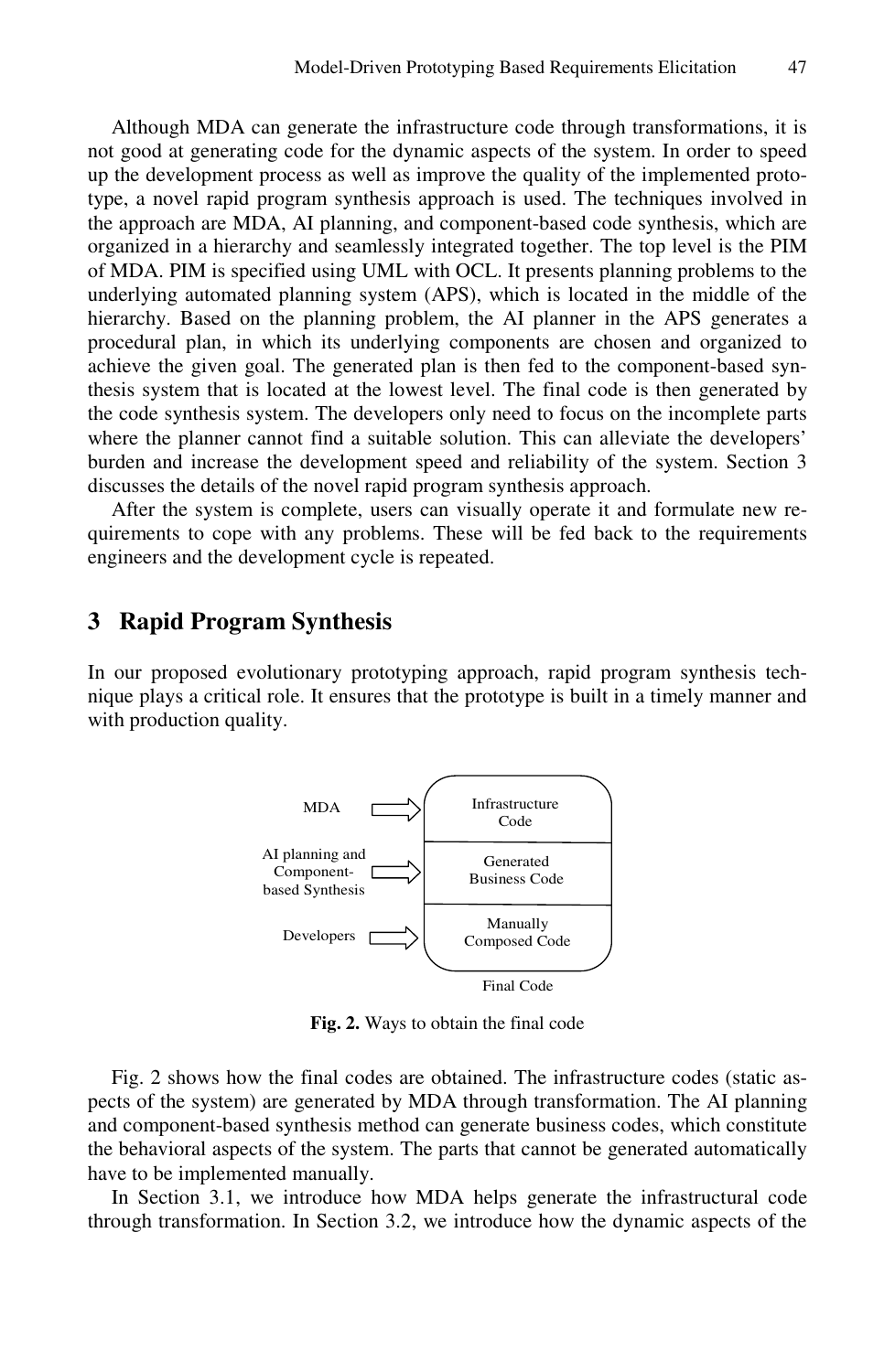system are generated by the AI planning and Component-based synthesis approach. Then, in Section 3.3, we discuss how to integrate the AI planning and componentbased synthesis approach with MDA so that both the static and some parts of the dynamic aspects of the system can be automatically generated.

### **3.1 MDA**

Model-driven architecture (MDA) has attracted considerable research interests and is predicted to be the next generation software development method. MDA transforms models written in one language into models in another language. The direction of transformation is usually from high level models to low level models. Fig. 3 illustrates the relationships between PIM, PSM, and codes. PIM is designed independently of any implementation details. It comes at a higher level of abstraction. PIM is then transformed into PSM, which is a domain specific model that relies on specific domains and technology. In the final step, PSM is transformed into code. The mainstream MDA tools, e.g., [8], support these transformations.



**Fig. 3.** Relationships between PIM, PSM, and code [9]



**Fig. 4.** Example of PIM to relational transformation

Transformation introduces automations in generating models and codes and, thus, the productivity is increased greatly. For example, assume that a "surprise" test management system is proposed to be developed for the case study in [19]. The system keeps track of the surprise test records of screeners. For a surprise test, the inspector purposely introduces fake weapons into a normal bag as a test. If the screener misses too many tests, he/she will be sent for training. This surprise test management system can be used to illustrate the transformation-based prototyping approach. The PIM to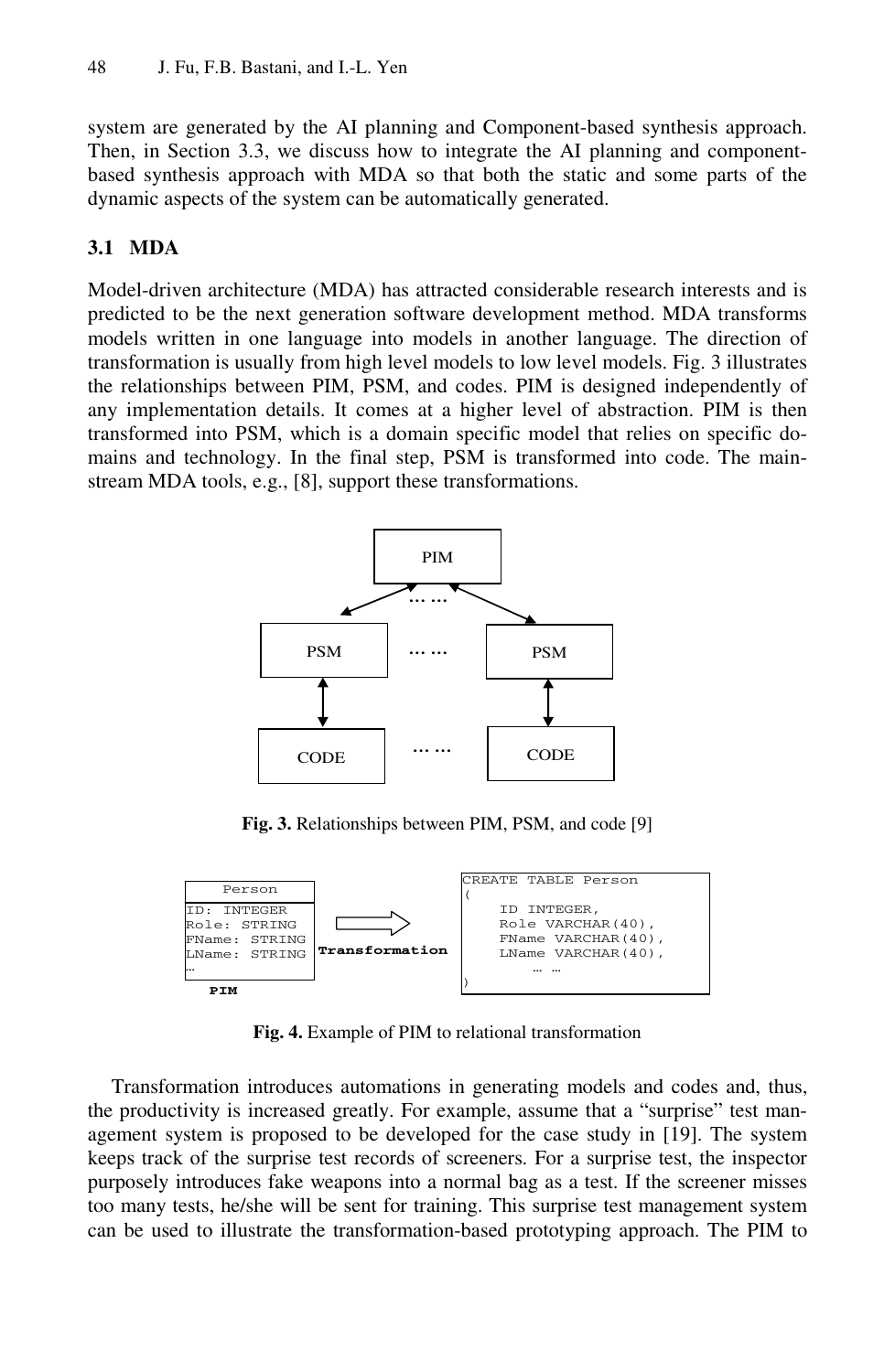relational transformation can be fully automated by generating the corresponding SQL clauses. Suppose that there is a database used to store users (screeners, inspectors, etc.), test to be conducted, test history, etc. For example, the PIM "Person" is defined as shown in Fig. 4. The attribute "Role" is used to distinguish inspectors and screeners.

It is very natural to do the transformation from PIM to its relational counterpart automatically through transformation. However, transformation is only good at generating code related to the static aspects of the system, i.e., infrastructure code. For example, Fig. 5 shows the transformations between PIM and PSM and between PSM and code. J2EE technology is used in this example to illustrate the idea. The PIM model "Person" is transformed into three PSM models tailored to fit within J2EE specifications. The PSM models (EJBs) are in turn transformed into code. We call the code as the infrastructure code because it only contains static code frames and/or getter/setter methods. The business code is absent from the transformation.



**Infrastructure code** 

**Fig. 5.** Example of PIM to PSM and PSM to code transformations

To overcome the limitation of the transformation method, the concept of "heterogeneous models" [27] is introduced to empower MDA to generate business code. In this type of model, PIM and PSM are still specified with the original modeling language. Code segments written in low level languages are embedded in the appropriate parts of the high level components. The major advantages of this model are that existing codes can be reused and business code can be generated. However, this model has many disadvantages,

- The heterogeneous models mix high level models and low level code segments together and make the design difficult to understand.
- The heterogeneous models exacerbate maintenance difficulty because the changes in the high level models may lead to changes in the embedded code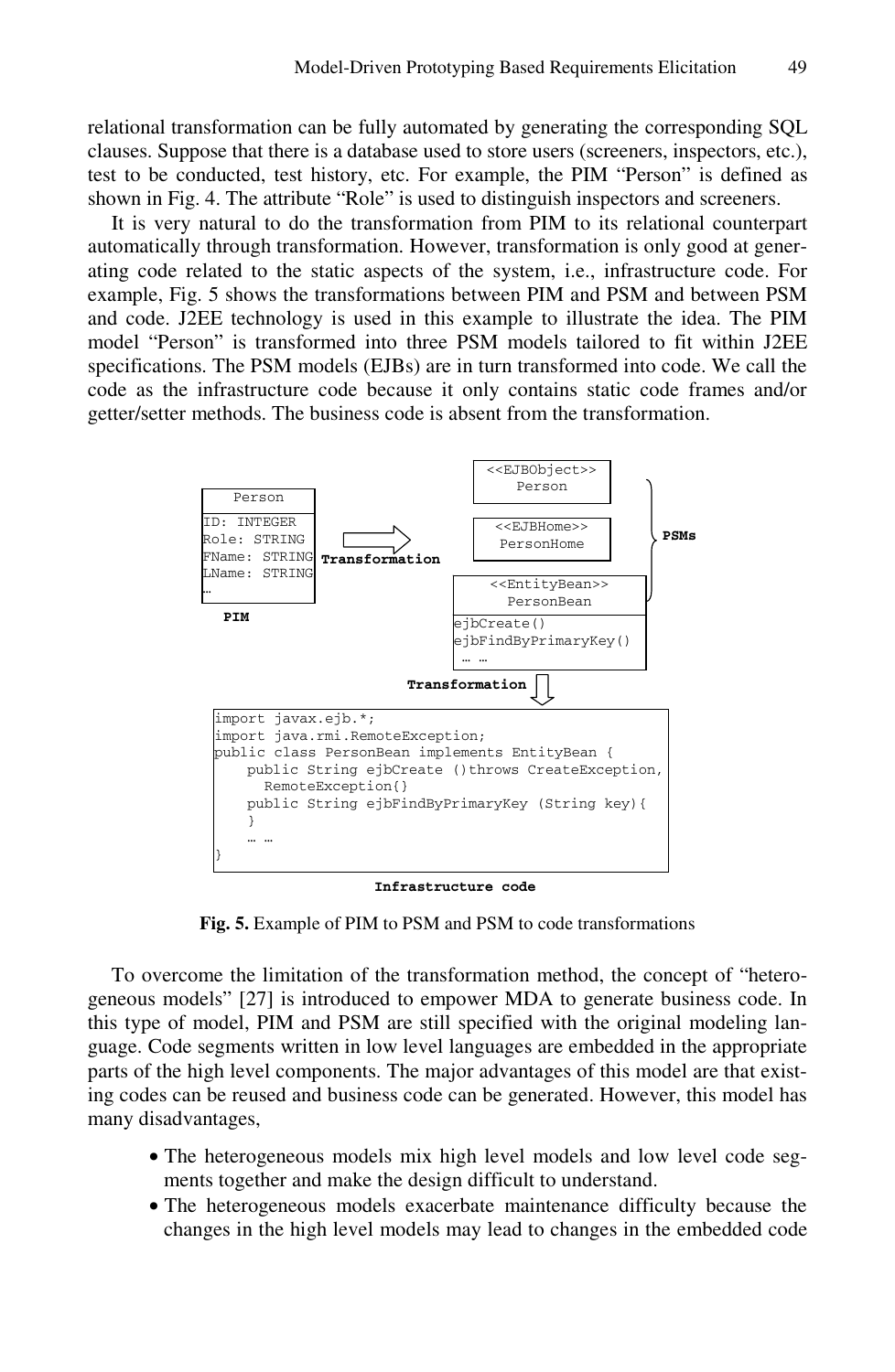segments. If the high level models are designed to be transformed to different platforms, code segments achieving the same functionality but supporting different platforms need to be added.

• The heterogeneous models neutralize MDA's benefits of portability and documentation.

In this sense, it is desirable to have a program synthesis technique that is not tightly coupled with the high level models and would not affect the benefits of MDA. Our AI planning and component-based synthesis method discussed in Section 3.2 can achieve this goal.

#### **3.2 AI Planning and Component-Based Synthesis**

Raising the level of abstraction and increasing the level of reuse have been proven to be the right way to develop software systems [22]. Our AI planning and componentbased code synthesis approach closely follows this principle by integrating AI planning techniques with Component-Based Software Development (CBSD) methods. Specifically, AI planning is a problem solving technique that works on high level abstractions of actions. The problem solving process is declarative, i.e., users only need to focus on specifying the initial and goal conditions and the AI planner helps generate a plan leading the system from the initial state to the goal state.

Another reason that makes AI planning appealing is that it can overcome some limitations of the deductive code synthesis method [20], which was once regarded as the answer to code synthesis. Similar to AI planning, deductive code synthesis also enables users to work on high level specifications. Code can be generated as a byproduct of the proof by the theorem prover. The first limitation is that the deductive code synthesis process may not terminate. Actually, this is a problem inherent in any deductive methods [29]. When the theorem prover runs longer than expected, it is not possible to infer whether no solution exists or whether the prover needs more time to finish the proof. The second limitation is that it is difficult for the deductive code synthesis methods to generate loop constructs. Even a short iterative program has been proven to be difficult to reason about [12]. The FIP planner is not subject to these limitations. FIP enhances classical Graphplan [1], which is guaranteed to terminate regardless of whether a plan exists or not. Also, FIP is designed to support the generation of loop and conditional constructs in its procedural plans. All of these make FIP a full-fledged technique for automated code synthesis.

To increase the level of reuse, CBSD techniques can be used to achieve the goal. CBSD is designed to use existing software components as building blocks to construct larger applications. This approach can help lower the overall development cost and reduce the development time. However, software developers face a steep learning curve to grasp under what conditions the components can be used, the ways the components can be composed together, and all the constraints on the usages of the components. The code pattern technique [13][14] is designed to overcome the problems facing CBSD and is applied to our automated code synthesis approach.

In Section 3.2.1, we briefly introduce the background knowledge of AI planning and the FIP planner. In Section 3.2.2, we introduce the CBSD approach using code patterns. In Section 3.2.3, we discuss how to integrate FIP and code patterns together to achieve automated program synthesis.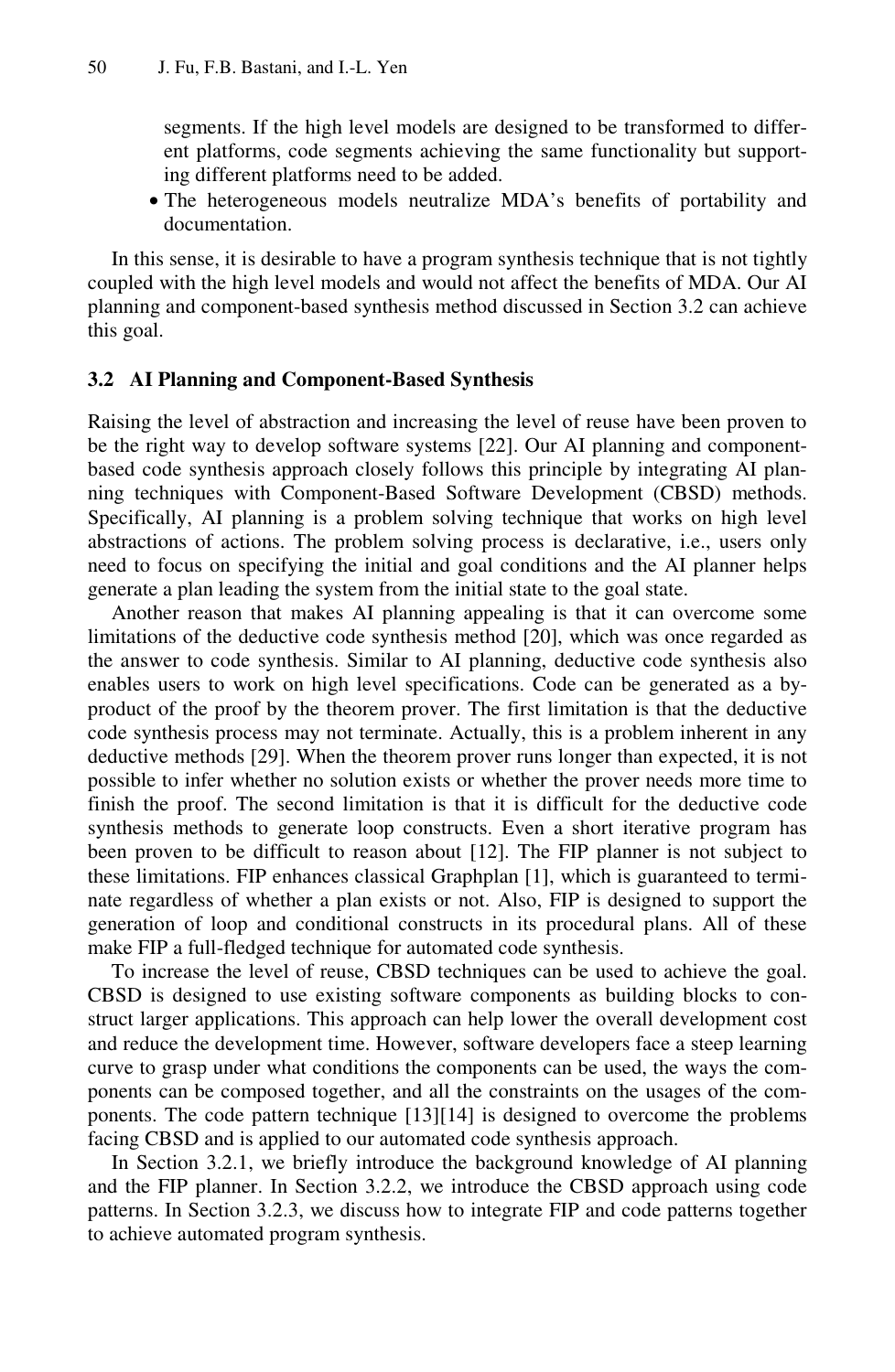#### **3.2.1 FIP**

We first briefly define the terminologies that are used in this paper.

**Definition 1 (Action).** Traditionally, an action in AI planning is defined as a triple, *a*  $= \langle pre(a), add(a), del(a) \rangle$ , where  $pre(a)$  is the precondition of the action *a*; *add*(*a*) is the post-condition achieved by the action  $a$ ; and  $del(a)$  is the delete effect that is no longer valid after the execution of the action *a*.

**Definition 2 (Planning Problem).** A planning problem is defined as a triple  $P = \langle s_0, \rangle$  $g, O$ ), where  $s_0$  is the initial condition of the planning problem; *g* is the goal to be achieved; and *O* is a set of actions.

**Definition 3 (Plan).** Given a planning problem  $P = \langle s_0, g, O \rangle$ , a plan is a sequence of actions  $\langle a_1, a_2, ..., a_n \rangle$  that leads the system from the initial condition  $s_0$  to the goal state *g*.

The reason that we have developed our own AI planner instead of using existing techniques is two-folds. First, existing planning techniques are not sufficiently expressive. The majority of AI planners are limited to deterministic domains and deal with only sequential planning, i.e., the actions in the generated plan are organized in a sequential manner. These planners are called classical planners. Each action is deterministic, i.e., the application of the action brings the system from the current state to a single other state. For example, a robot uses its arm to move a block from position *A* to position *B*. For classical planners, the effect of this action can always be predictable. As long as the robot can hold the block, it will definitely move the block to the expected destination. However, in reality, due to mechanical constraints, the robot's arm may drop the block during the moving process. Therefore, classical planning techniques make some impractical assumptions about the real world. For requirement elicitation, [11] points out that requirements engineers tend to set up goals and make some assumptions that are too idealistic. These assumptions are either not achievable or are very likely to be violated. Hence, to model the real world with more precision, it is desirable to require AI planners to be able to deal with nondeterministic actions.

Second, some efficiency and scalability problems have been reported for existing AI planners. There have been research works on nondeterministic planning domains, in which actions can have multiple nondeterministic effects. MBP [3] and Kplanner [12] are two such examples. However, as reported in [10], the CPU time of MBP may grow exponentially as the size of the planning problem grows. Kplanner suffers from the scalability problem due to its inherent mechanism of trying different loop bounds to generate the final plan.

Based on these reasons, we have developed FIP that can deal with nondeterministic actions and achieve highly efficient planning. FIP is based on planning graph [1]. It decomposes a nondeterministic action into a set of classical actions and conducts the planning process in two phases. In the first phase, a weak plan [3] is generated. The plan is weak because it only indicates one possible path leading to the goal. In this plan, only the ideal situations generated by actions are included. It is actually the optimistic shortest path leading to the goal. Based on this weak plan, FIP deals with the effects that are omitted in the first phase and generates a complete plan in the second phase. The search for a complete plan is conducted based on the shortest path along the weak plan. Hence, the overall search distance is optimal. In addition, the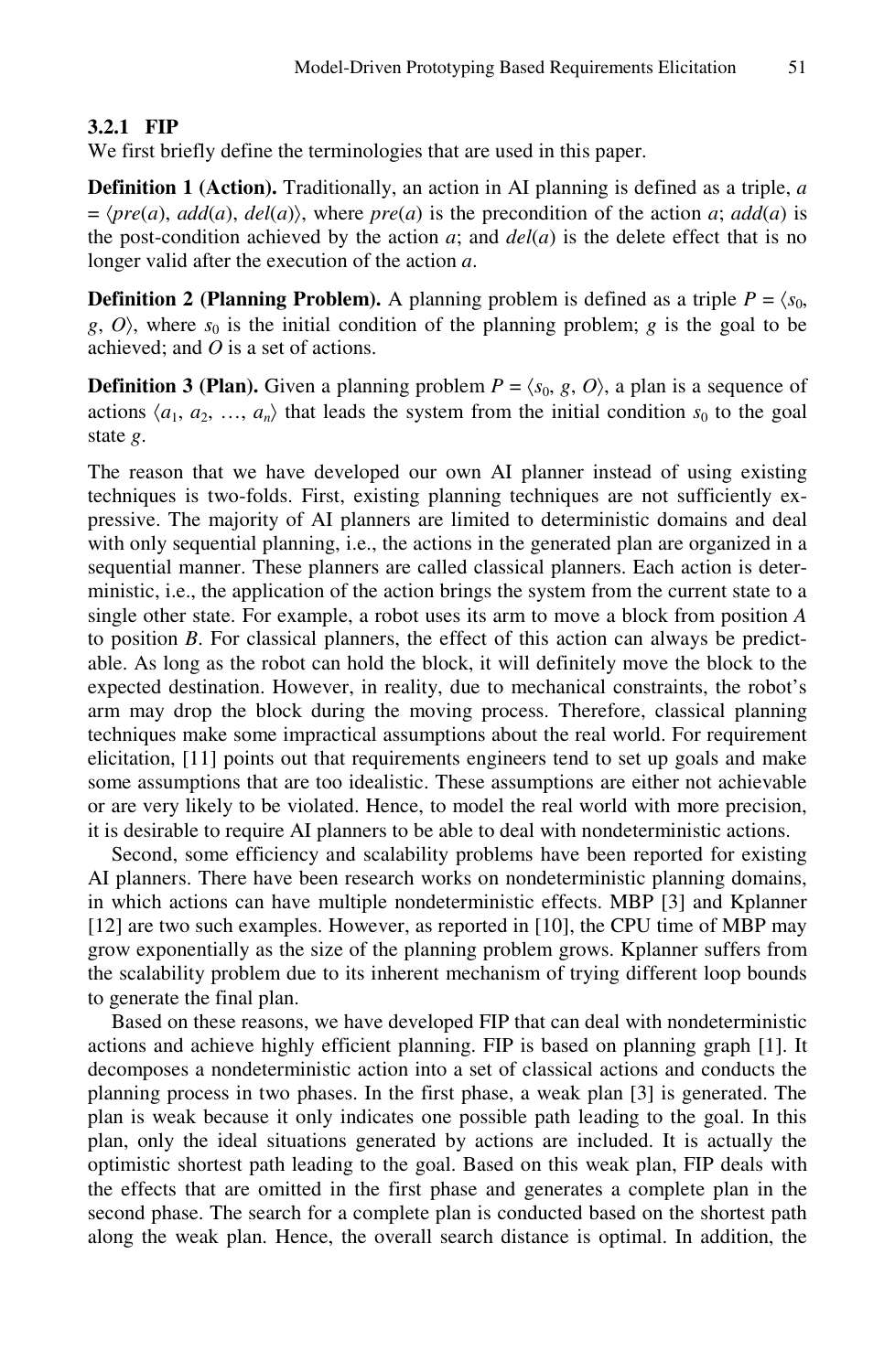planning graph is not a complete state space. It only contains states that are derivable from the initial conditions. Thus, the search space is much smaller than those of MBP and Kplanner. All these factors have made FIP a powerful and efficient planner qualified for dealing with practical problems.

### **3.2.2 Code Pattern**

**Definition 4 (Code Pattern).** A code pattern *cp* is a named functional unit that captures the typical structure and composition of a set of components. *cp* is represented by a triple  $cp = (i, b, c)$ , where  $cp$  is the pattern name, *i* is the interface, *b* is the body, and *c* is a pair of pre- and post-conditions  $\{P, R\}$ . The functionality of a pattern *p* can be represented as  $\{P\}cp\{R\}$ .

| <b>NAME</b>             | <b>GetJDBCDBConnection</b>                                                                                                                                                                                                                                                                                                                                                                                                                                                                                                                                                                                                                                                                 |
|-------------------------|--------------------------------------------------------------------------------------------------------------------------------------------------------------------------------------------------------------------------------------------------------------------------------------------------------------------------------------------------------------------------------------------------------------------------------------------------------------------------------------------------------------------------------------------------------------------------------------------------------------------------------------------------------------------------------------------|
| <b>INTENT</b>           | Establish the connection with the database                                                                                                                                                                                                                                                                                                                                                                                                                                                                                                                                                                                                                                                 |
| <b>CONTEXT</b>          | <b>JAVA/JDBC</b>                                                                                                                                                                                                                                                                                                                                                                                                                                                                                                                                                                                                                                                                           |
| <b>SOLUTION</b>         | 1. Load JDBC driver; 2. Establish the DB connection                                                                                                                                                                                                                                                                                                                                                                                                                                                                                                                                                                                                                                        |
| CODE<br><b>TEMPLATE</b> | Code_template<br>Interface<br>IN:<br>String driver;<br>String dbURL;<br>userName;<br>String<br>String pwd:<br>OUT: Connection<br>con;<br>End_interface<br>Body<br>try $\{$<br>Class.forName(driver);<br>} catch(java.lang.ClassNotFoundException e) {<br>System.err.print("ClassNotFoundException:");<br>System.err.println(e.getMessage());<br>ł<br>try $\{$<br>con = DriverManager.getConnection(dbURL, userName,<br>pwd);<br>catch(SQLException ex) {<br>System.err.println("SQLException: " + ex.getMessage());<br>ł<br>End_body<br>Constraint<br>Pre: Known(driver) and Known(dbURL) and<br>Known(userName) and Known(pwd)<br>Post: Known(con)<br>End constraint<br>End code template |

**Fig. 6.** Code pattern example for JDBC

For example, in the surprise test management system, database operations for storing, retrieving, and managing screeners' records are necessary. Code patterns can be used to capture the typical usages of the JDBC components as well as their interactions. In Fig. 6, a simple code pattern about how to obtain a JDBC DB connection is defined. A code pattern consists of an interface, a pattern body, and a constraint section. The pattern interface contains pattern parameters which are used to customize the pattern. Pattern parameters are also called ports. Three types of ports are possible, namely, input ports, output ports, and input/output ports. An input port is a data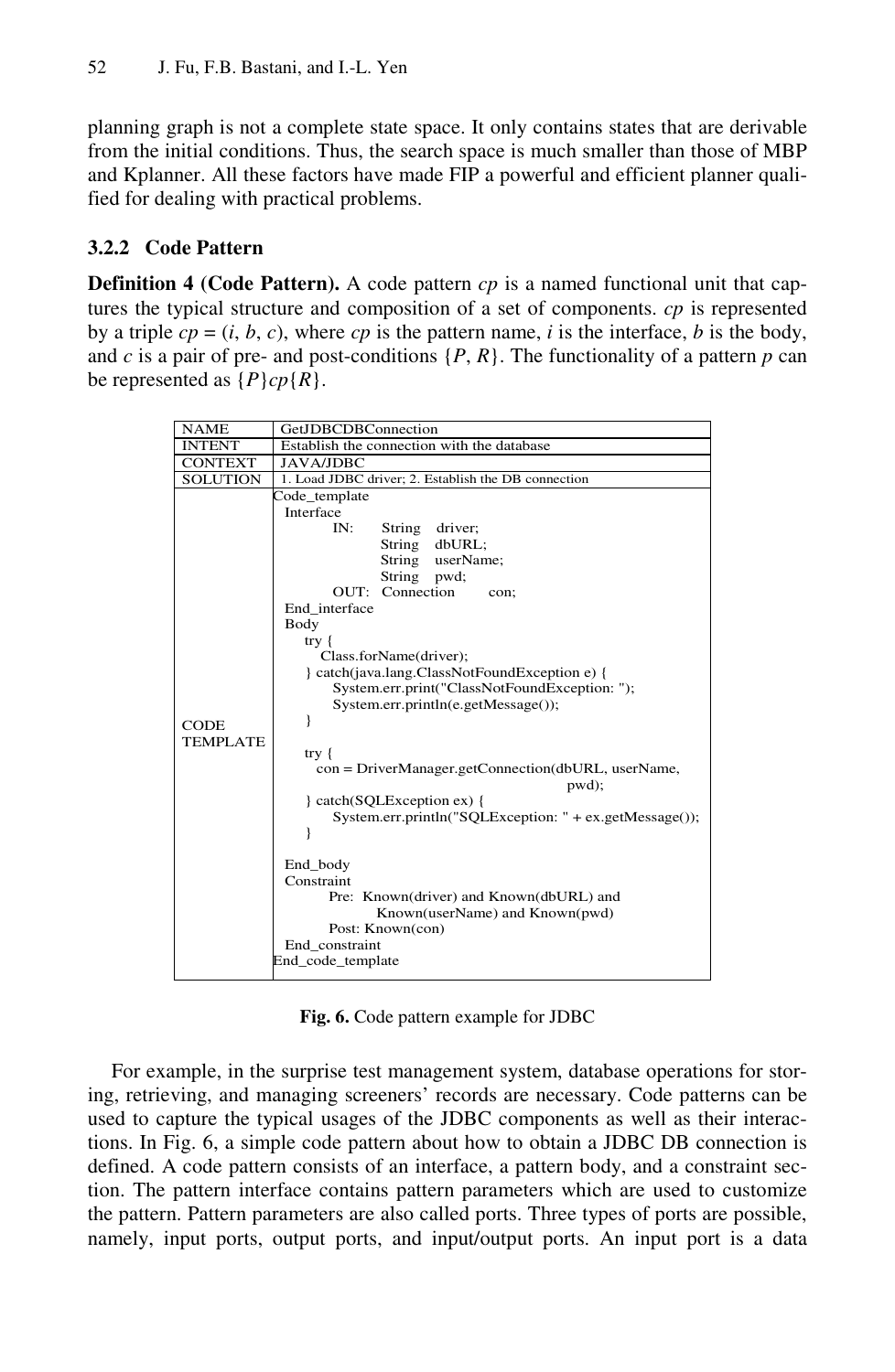source, an output port is a sink, and an input/output port can be either a source or a sink depending on the pattern context. For this particular example, there are four input ports and one output port. The precondition specifies the condition under which the code pattern can be applied while the post-condition indicates the effect achieved after the execution of the code template body.

Four code pattern composition operations, including one instantiation operation (Map) and three functional operations (Concatenate, Invert, and Splice) have been formally defined for glue code synthesis. The instantiation operation, *map*, is used to instantiate a pattern to obtain a concrete code segment. For example, "driver = sun.jdbc.odbc.JdbcOdbcDriver; dbURL = jdbc:odbc:AirTravel; …" can be used to instantiate the code template in the code pattern body in Fig. 6 to obtain a segment of concrete code. The concatenate operation is used to connect two or more code patterns together sequentially to form a flow of data or actions. The invert operation obtains a code pattern that performs the inverse operation of the original pattern. The splice operation joins two code patterns together according to their internal loop constructs. It interleaves the internal code of the two code patterns and merges code frames inside the loop constructs.

The code pattern approach is especially attractive for large enterprises because they may already have a substantial repository of existing software systems and, hence, seldom need to construct a new system from scratch. Code patterns can be used to record typical usages of code segments that have been proven to be correct and are repetitively used in the system construction. This kind of reuse is an effective way to save cost and time. When the number of code patterns grows large, they can be organized in a code pattern repository for future use.

#### **3.2.3 The Integration of AI Planning and Code Pattern**

As discussed above, the integration of AI planning and code pattern can raise the level of abstraction and increase the level of reuse in system construction. As shown in Fig. 7, the AI planning and code pattern based automated synthesis system consists of two major parts, namely, the prototype Code Pattern Integration System (CPIS) [14] and the Automated Planning System (APS).

The CPIS at the top portion of Fig. 7 consists of a code pattern repository, a graphical user interface, a code pattern parser, and a code pattern composer. The code pattern repository stores all the code patterns. The GUI interface is presented to enable the system users to add, retrieve, and edit code patterns from the repository. The code patterns in the repository come from two major sources, i.e., patterns that are input from the GUI interface and the composite patterns generated by the code pattern composer.

The code pattern parser is responsible for checking the validity of the code template. It is implemented based on JavaCC and supports multiple programming language grammars, e.g., C++, JAVA, etc. The errors in the code template of the code pattern can be detected when it is loaded into the CPIS.

The code pattern composer supports the pattern operations, namely, map, concatenate, invert, and splice, to compose code patterns. The system users work on the code patterns in the repository and use the pattern operations to compose composite patterns to achieve semi-automated synthesis of the glue code. The productivity would be increased greatly if the code pattern operations can be automated.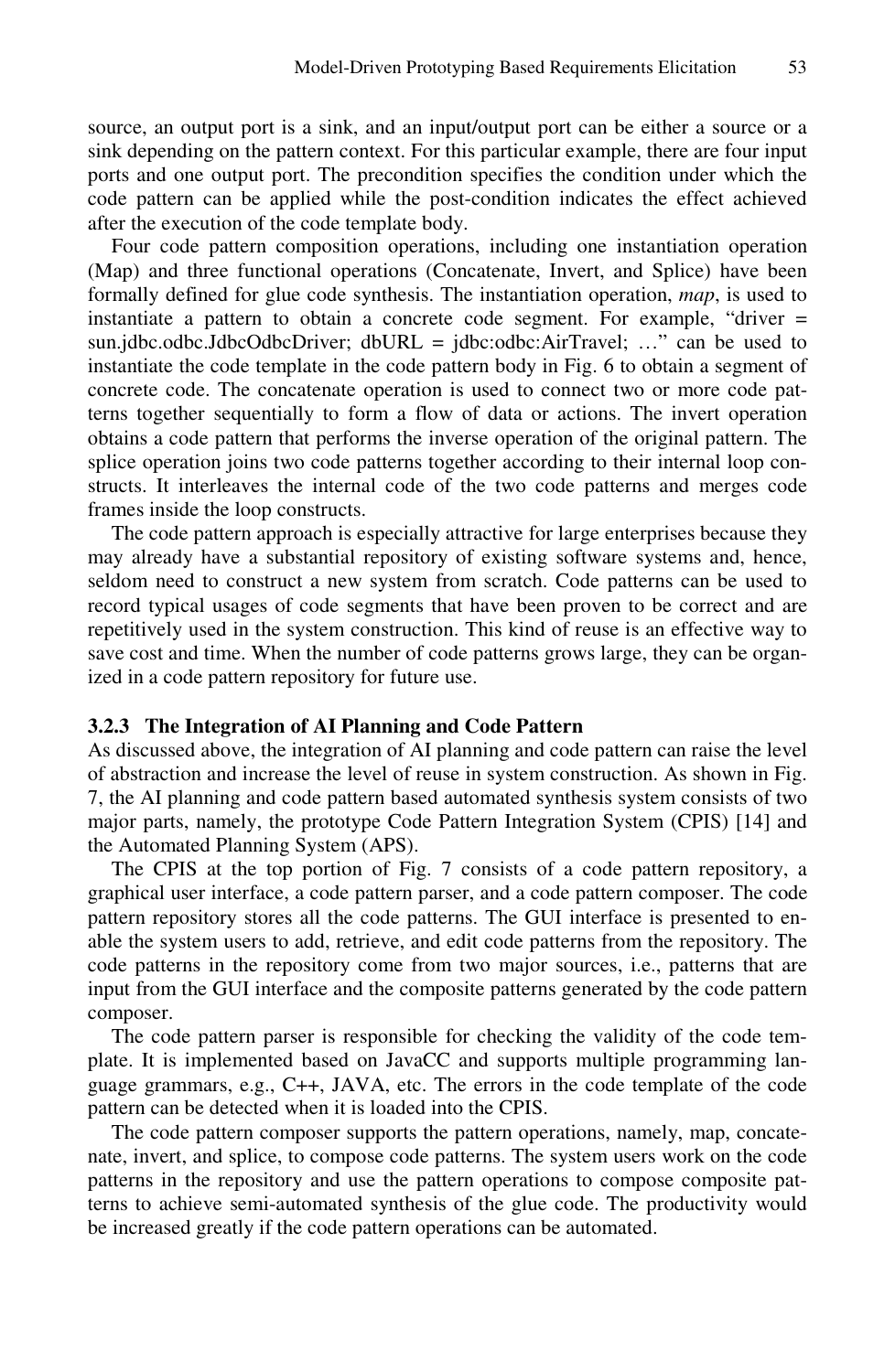

**Fig. 7.** Architecture of the code synthesis system

The automated planning system (APS) at the bottom portion of Fig. 7 is the core of the whole code synthesis system and can achieve the goal of automating the code pattern operations. It consists of three major parts, namely, planning domain generator, the FIP planner, and the plan adapter. As shown in Definition 4, a code pattern has a constraint portion consisting of pre-/post-conditions. The formalism of code pattern makes it naturally fit in the definition of AI planning actions. Hence, code patterns are modeled as planning actions. The planning domain generator serves as the bridge between code pattern repository and the APS and models code patterns as a planning domain. [5] also presents details about how code pattern operations are modeled in the planning system to facilitate plan generation as well as code synthesis. Given a planning problem, the AI planner, FIP, works on the actions that are derived from the code patterns and generates parameterized procedure-like generic reusable plans, i.e., *procedural plans*. The procedural plans are translated into preprocessed patterns by the plan adapter and fed to the code pattern composer to synthesize composite code patterns.

It should be emphasized that this program synthesis system is not limited to code patterns. The underlying components could be any components that can be abstracted with pre/post-condition constraints. For example, web services are well suited to the proposed architecture as shown in Fig. 7. The synthesis system is also an open system in which different component-based synthesis techniques may exist together. In this case, there will be multiple adapters for the AI planner to translate the generated plans to different underlying systems.

The input to the program synthesis system as shown in Fig. 7 is the planning problem, which is defined as a triple  $P = (s_0, g, O)$ , where  $s_0$  is the initial condition, *g* is the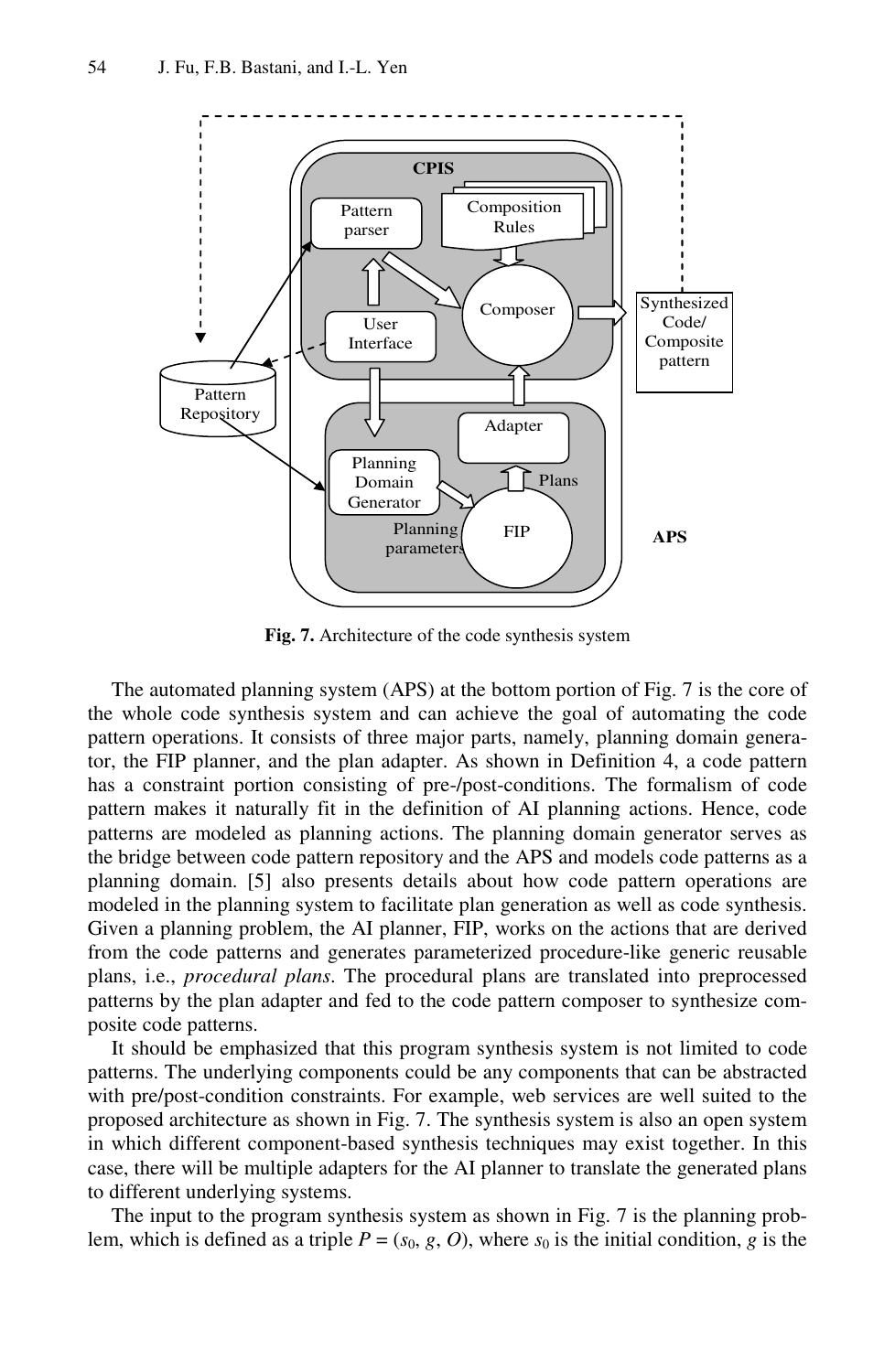goal to be achieved, and *O* is the set of planning actions. As *O* is generated from the code pattern repository by the planning domain generator, the users just need to specify *s*0 and *g* without having to know the details about how to achieve *g*.

#### **3.3 The Integration of MDA and AI Planning and Component-Based Synthesis**

As shown in Fig. 5, the code generated through transformation contains only code structures, which include the definitions of classes and operations, and/or the implementation of static getter/setter operations that are derived from the private attributes. The dynamic aspects of the system still remain to be completed. Therefore, we need a technique that is able to generate business code and complete some of the dynamic aspects of the system.

On the other hand, our AI planning and component-based code synthesis approach can generate business code based on the underlying code patterns. If it is integrated with MDA, it could greatly increase the productivity by generating the business code for the system dynamics.

To conduct the integration, we analyze MDA and its modeling process. UML is the de facto modeling language for MDA. However, UML is not good at modeling dynamic (or behavioral) parts [9]. The introduction of OCL 2.0 mitigates this problem and provides more choices for constructing high quality models. OCL is a formal modeling language that can be used to express conditions (pre-/post-conditions and invariants) and build software models. It is defined as an assistant language for UML. Hence, the combination of UML 2.0 and OCL 2.0 is the key to make the integration successful.

Specifically, pre-/post-conditions on operations can be used to express the system dynamics [9]. Formally, they can be expressed with a pair (*P*, *R*) representing the precondition and post-condition, respectively. As discussed in Section 3.2.3, the input to the AI planning and component-based code synthesis system is also a pair,  $(s_0, g)$ , where  $s_0$  is the initial state and *g* is the goal. The similarity of the two pairs  $(P, R)$  and  $(s<sub>0</sub>, g)$  strongly suggests that the constraints on the operations can be formulated as a planning problem. Specifically,  $P$  is treated as the initial condition  $s_0$  and  $R$  represents the goal *g*. The code synthesis system takes the input and generates the final code to fill in the body of the operation if the planning problem is solvable. The generated code is correct and is guaranteed to achieve the goal due to the following reasons:

- (1) Code pattern is formally designed. Its functionality is expressed by the constraints, i.e., pre-/post-condition as shown in Definition 4.
- (2) The code template in the code pattern is a proven solution to a recurring problem.

The AI planning and component-based code synthesis system tries to generate code for each operation based on its pre-/post-conditions. As shown in Fig. 2, the final code comes from three sources, namely, MDA, automated code synthesis system, and the developers. The multiple ways to automate the code synthesis could greatly speed up the development process and make the proposed prototyping method more practical. Moreover, the generated code (from MDA and code synthesis system) is correct and has good quality. This is another favorable factor for the proposed rapid evolutionary prototyping approach.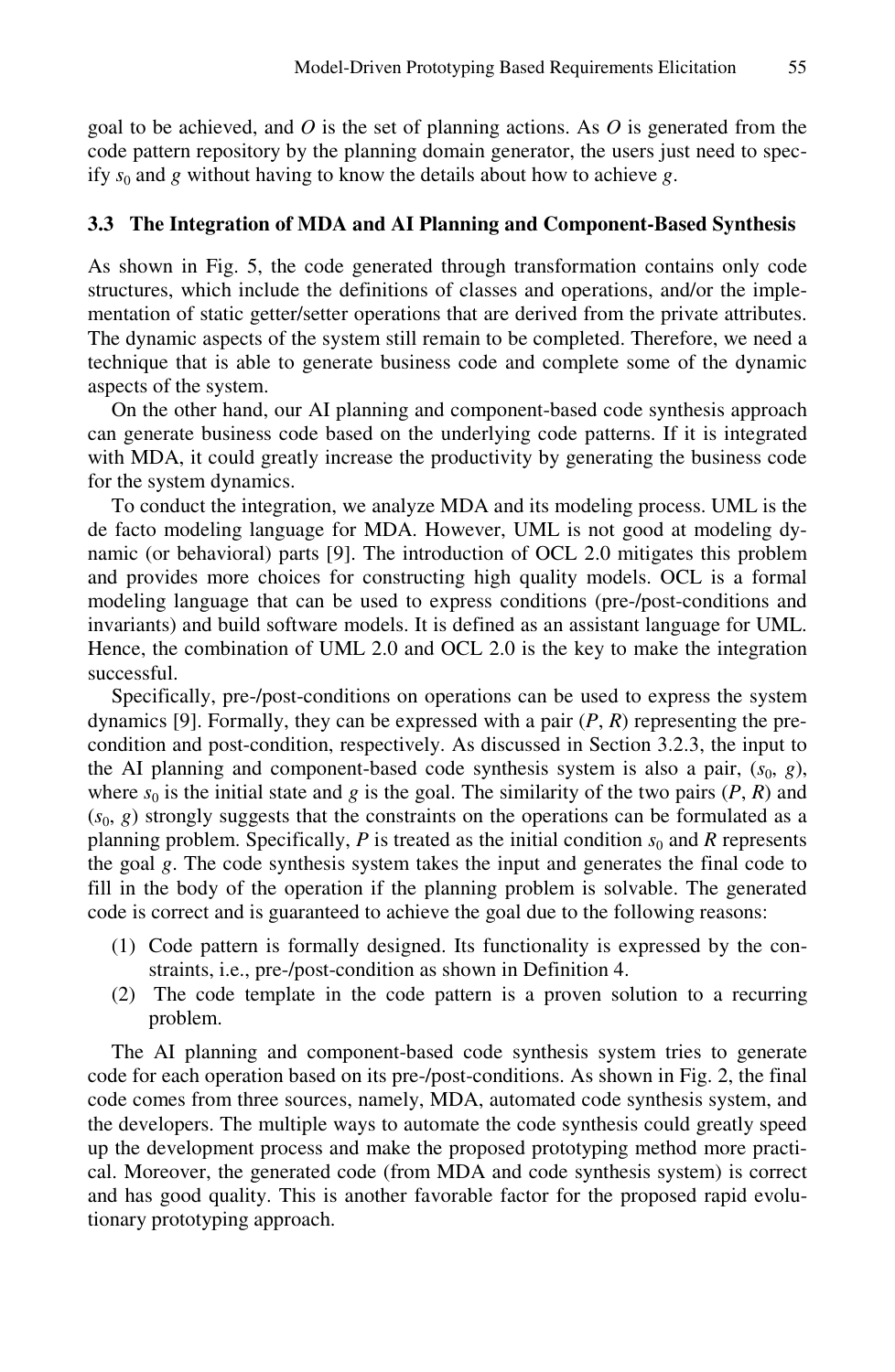#### **3.4 Analysis**

Our rapid program synthesis approach (MDA + AI Planning + Component-based synthesis) has the same advantages as the heterogeneous models [27] discussed in Section 3.1, i.e., reuse the existing code to achieve the business code generation. However, our method is not subject to the disadvantages of the heterogeneous models.

First, the rapid program synthesis approach is not coupled with any high level models and does not hurt the MDA hierarchy. MDA, AI Planning, and componentbased synthesis techniques can be seamlessly integrated together. Second, our approach does not complicate the maintenance process. The change of high level models will not result in maintenance burdens. Code can be regenerated along with the infrastructure code when the transformations are executed between different levels. Third, the rapid program synthesis approach does not hurt the MDA's benefits of portability and documentation. The generation of system dynamics is parallel in the transformation between PIM to PSM and from PSM to infrastructure code. In addition, the rapid program synthesis approach does not make any changes in the PIM. Thus, the PIM can still fulfill the function of high-level documentation that is needed for any software system [9].

## **4 Requirements Elicitation Via Prototyping**

Based on the aforementioned advanced rapid program synthesis technique, we propose a prototyping approach that is intended to combine the advantages of the rapid and evolutionary prototyping. The rapid program synthesis technique ensures that the prototype can be developed rapidly and with good quality. In addition, the proposed prototyping approach implements the requirements regardless of whether they are poorly understood or well understood. In other words, the proposed approach will not be subject to the limitations of classical rapid prototyping and evolutionary prototyping.

Although the rapid program synthesis approach discussed in Section 3 can rapidly generate the correct code, it cannot generate a complete system fully. Manually composed code accounts for a certain portion in the prototype as shown in Fig. 2. In order to ensure that this portion of code does not compromise the prototype's quality, we apply a technique, baseline, that is similar to the operational prototyping approach [4]. A baseline corresponds to a well built prototype, in which the software is developed with production quality and only well understood requirements are included.

For the well-understood requirements, the standard MDA development cycle [9] (as shown in the left portion of Fig. 8) is followed to implement these requirements in a high quality manner. This is equivalent to the evolutionary prototyping. Then, a baseline is set up to record that the implemented prototype is of production quality. There is no poor quality code in the prototype within the baseline.

In the next step, the end users are trained to operate the prototype. This process may inspire them to clarify some of the unclear requirements or to come up with new requirements. The users may also experience some problems. All of these observations will be collected and sent to the requirements and design engineers.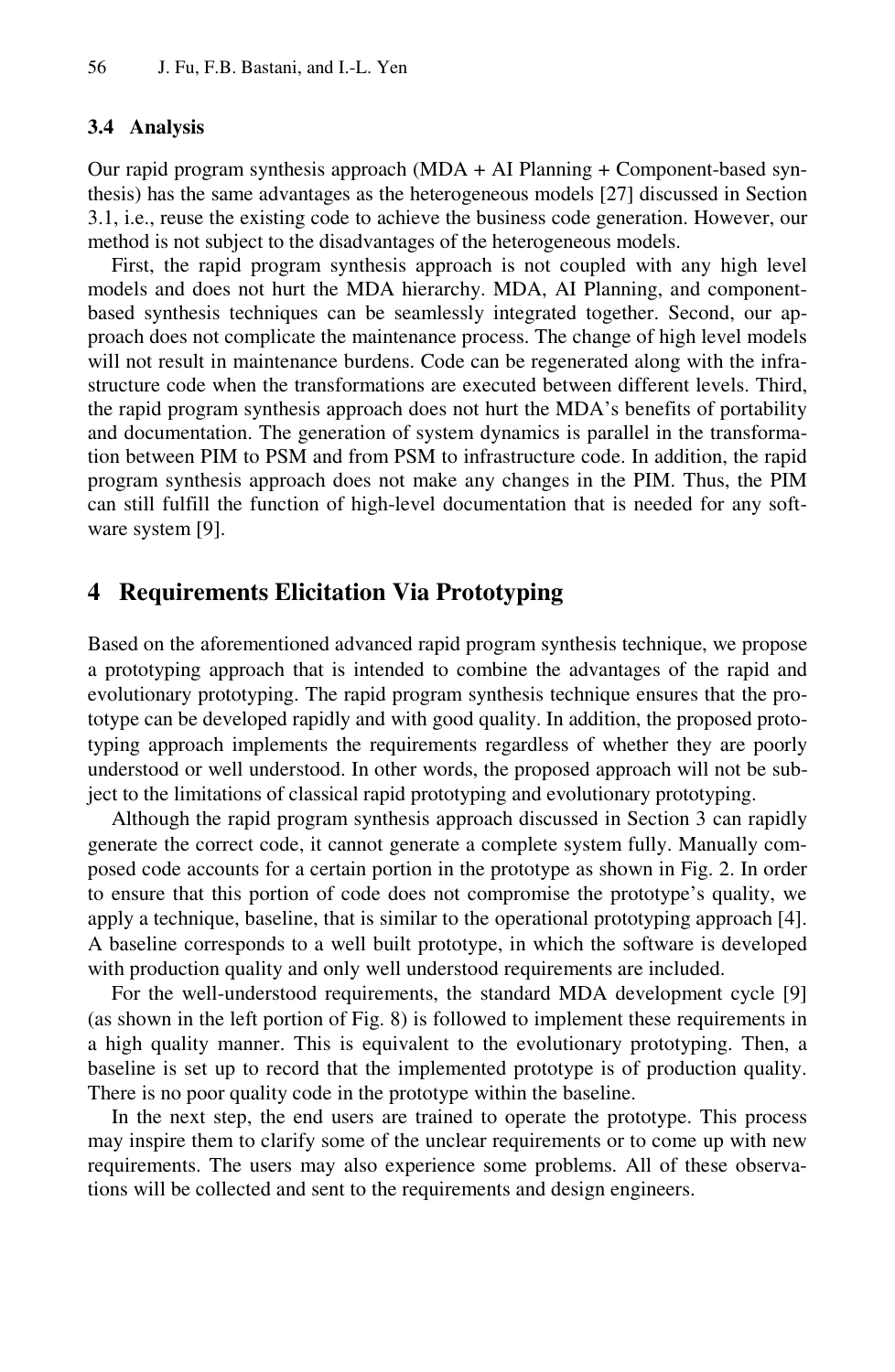

**Fig. 8.** Rapid evolutionary prototyping

For requirements that are critical but poorly understood, the throwaway (rapid) prototyping method is applied to implement them over the baseline. The implementation should be done as quickly as possible to illustrate the functionality to the users. After the users have identified the true requirements from the quick-and-dirty prototype, the portion that is not included in the baseline will be thrown away. The cost is not too high as the traditional throwaway prototyping is because the rapid program synthesis approach can help generate code to speed up the development. The automatically generated code is much cheaper than code that is manually composed.

Then, the MDA development cycle is repeated and the newly identified and well understood requirements are implemented with good quality to set up the next baseline. Afterwards, the implemented prototype is sent to the users again and the same processing steps are repeated if needed.

#### **4.1 Discussion**

With the rapid program synthesis technique presented in Section 3, the throwaway prototype over the baseline can be implemented quickly. Although the generated code is correct, it may not produce the desired effect because the requirements themselves may not be correct. The code generated based on the incorrect requirements are not valuable and must be discarded.

The proposed rapid evolutionary prototyping approach has some similarities with operational prototyping, e.g., the use of baselines, the way of handling poorly understood requirements, etc. There are also some major differences. First, operational prototyping uses conventional development strategies to implement requirements that are well understood. In contrast, the proposed approach applies the MDA development strategy, in which the design becomes part of the development and more stakeholders (software, design, and requirements engineers, etc.) are actively involved in the development process. The development focus has shifted from code to PIM, which is a higher level of abstraction. The artifacts that are created during the development process are models.

Second, our rapid program synthesis technique makes the proposed prototyping approach a practical method for requirements elicitation. It greatly speeds up the development process and ensures the quality of the generated code. The development cost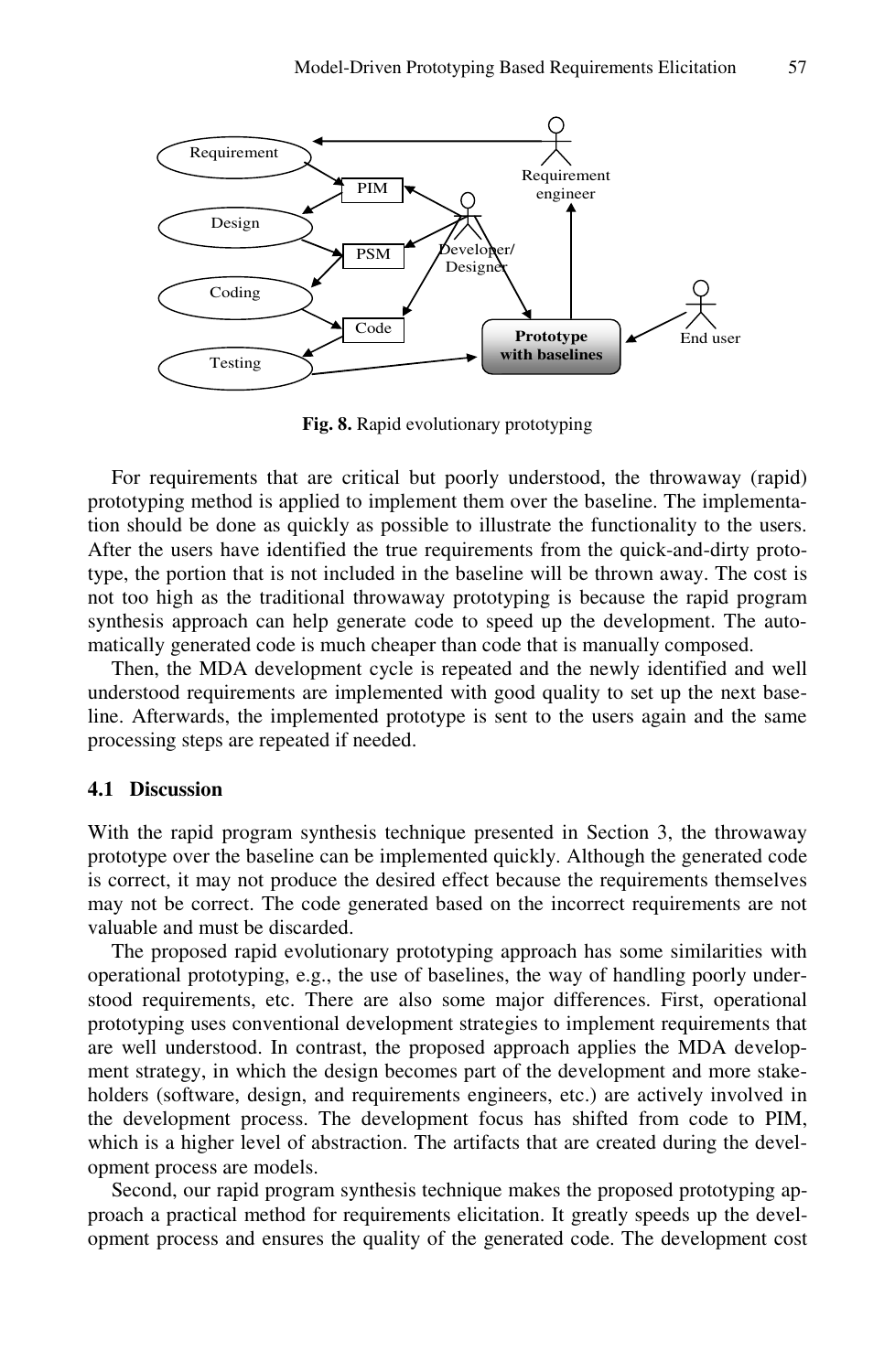can be reduced as well. This is especially true for implementing poorly understood requirements. The code of the quick-and-dirty prototype would be discarded after the requirement elicitation. But the development cost of the automatically generated code is relatively cheaper than that of the manually composed code. If the generated code accounts for a large portion of the prototype, it implies that the cost can be greatly reduced.

#### **4.2 Example**

We still use the "surprise" test management system as an example to illustrate how the proposed prototyping approach works. As shown in Fig. 9, the surprise test management system consists of three subsystems, namely, user management, test management, and analysis subsystems.

The user management subsystem is a conventional information management system, which includes the major use cases of "add", "edit", "retrieve", and "delete" users. The requirements regarding the user management subsystem are well understood.

The test management subsystem is the key part of the system. It includes the major use cases of "test generation", "record test results", "retrieve tests", and "decision making". The requirements regarding this subsystem are not completely clear. Specifically, the users may have conflicting requirements about test generation. They cannot make an agreement about how screeners are chosen for the test and how inspectors are identified to conduct the test.

The analysis subsystem includes the major use cases of "report generation", "records evaluation", and "trend analysis". This subsystem is supposed to use the data mining technologies to implement the requirements. But the specific requirements regarding this subsystem are poorly understood as well. The users still do not have a clear idea about exactly what kind of reports needs to be generated and how the series of results could help in trend analysis.

The proposed prototyping approach implements the system in the following steps. First, the well understood requirements are implemented. Hence, the user management subsystem and part of the test management subsystem (e.g., record test results, retrieve tests, and decision making) are implemented in a quality manner. As the implementation relates to conventional database application development, abundant code patterns that capture the typical usages of JDBC and other database related operations exist for facilitating the code generation. A baseline is set up for the prototype indicating the completion of the well understood requirements.

Then, the users can operate the prototype and the problems found are collected. As the test generation function is absent from the prototype, the users cannot have a complete experience about the overall system. Hence, the test generation is critical but poorly understood. It is implemented by using the rapid (throwaway) prototyping strategy to illustrate its functionality over the baseline. In the prototype, the screeners are chosen at random for the test and the inspectors are identified in a round robin manner from the set of available candidates whose schedules are clear at the time when the test is supposed to be conducted.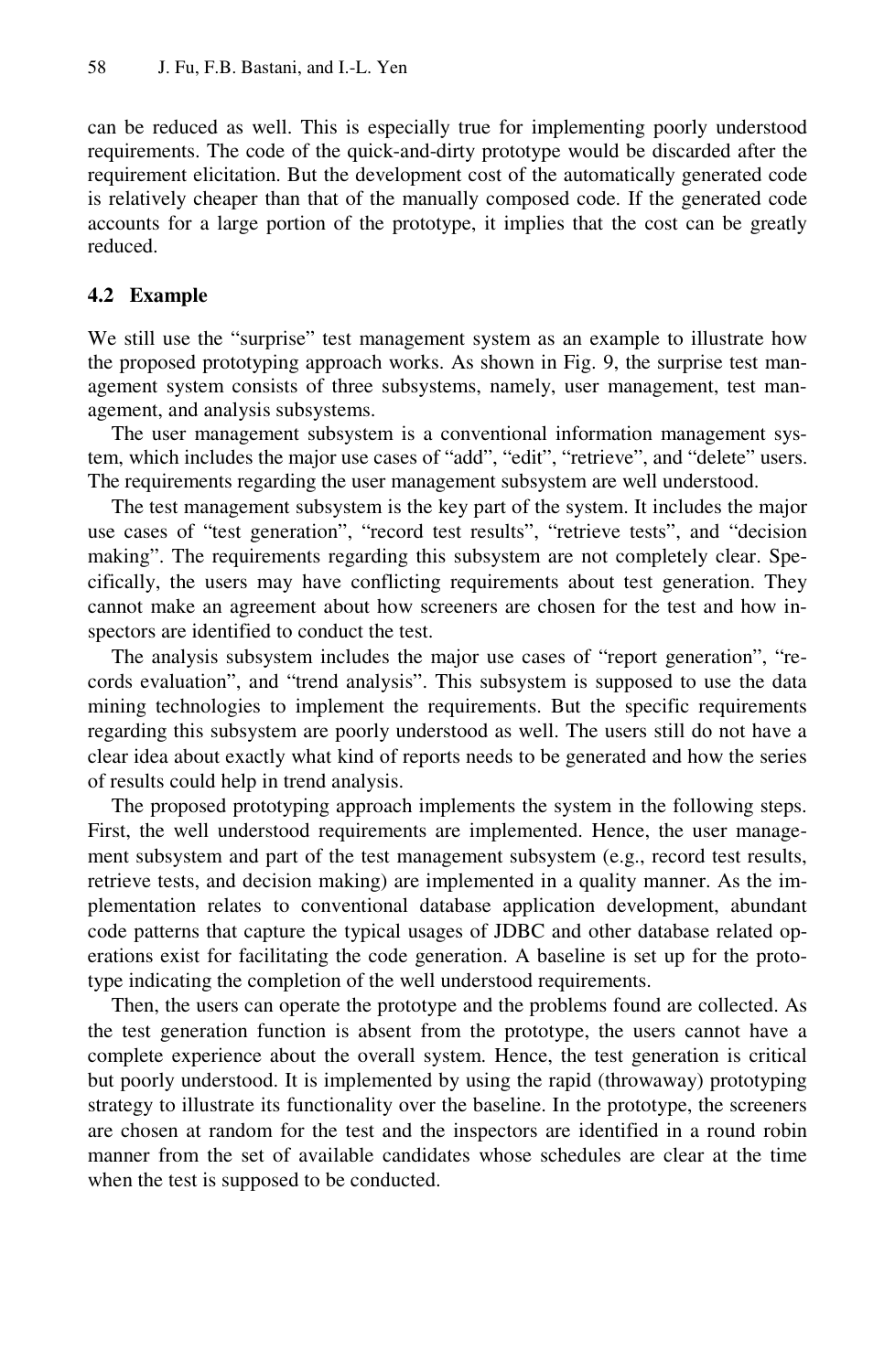

**Fig. 9.** Surprise test management system use case

Suppose the users reach an agreement after operating the prototype. They agree that the screeners who are most likely to fail the test should be chosen for the test and the way of identifying inspectors in the prototype is considered acceptable. After the requirements become clear, the part that is not included within the baseline is discarded, including the code for the inspector identification. Afterwards, the MDA development cycle is followed to implement the newly clarified requirements with good quality. Machine learning technique, e.g., Markov Decision Processes (MDPs) [26], can be used to predict which screeners are more likely to fail the test. Code patterns are available for solving the typical recurring problems in the MDPs area. The rapid program synthesis approach can help accelerate the prototype development. Then, another baseline is created and the prototype is sent to the users again.

For the analysis subsystem, the users can hardly come up with concrete requirements before they really touch the system and have the historical data available. This is especially amenable to the prototyping approach. After the prototype is in good shape to achieve the design goals for test management, the users will have better understandings about what they really need. The clarified requirements are incrementally fed back and implemented with the help of the proposed prototyping approach.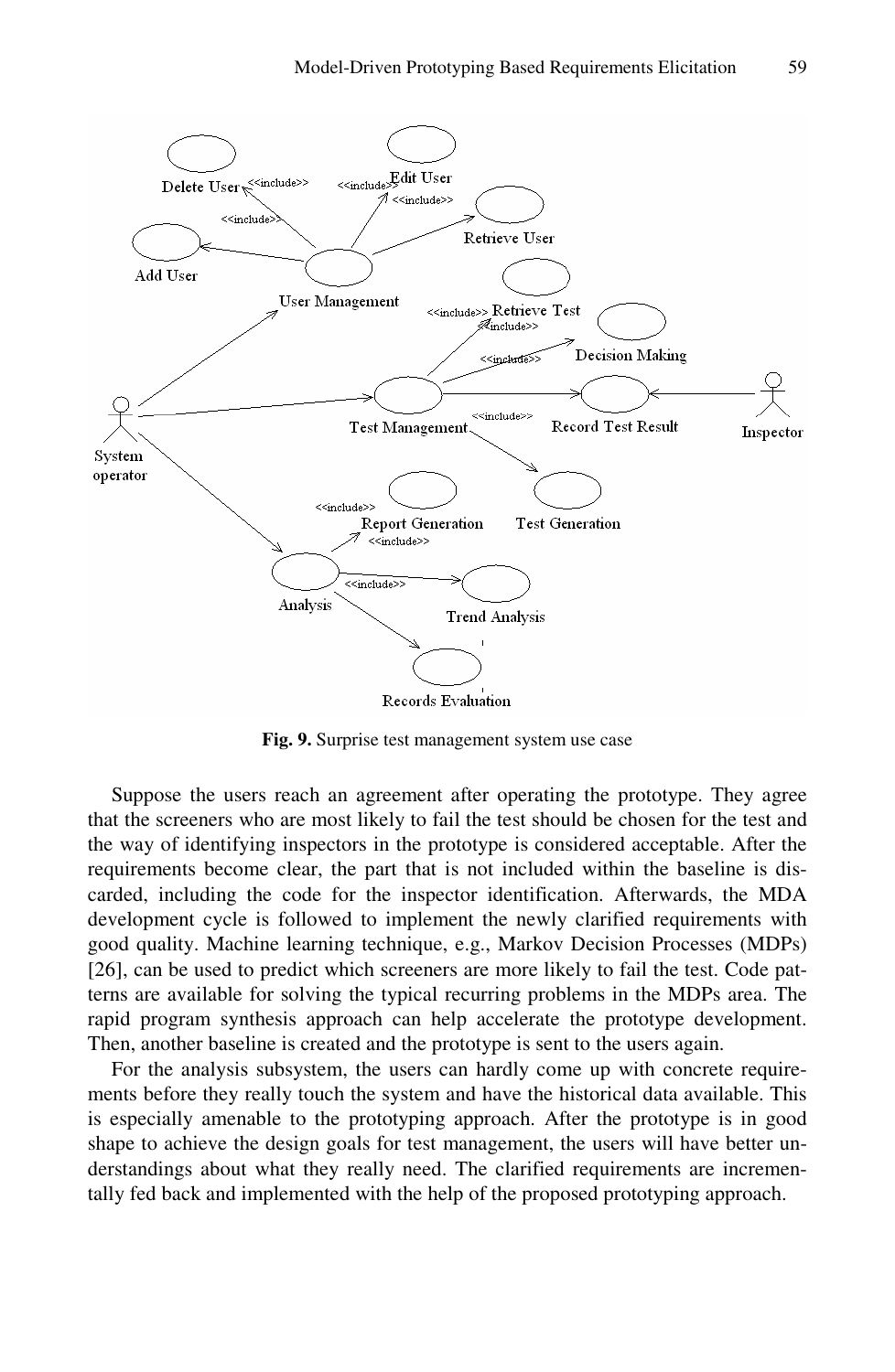## **5 Conclusions**

It is estimated that to fix a defect found during requirements engineering costs two orders of magnitude less than to fix the same defect after the product has been delivered [2][18]. This asserts the essential role of requirements engineering in the software development process. Software prototyping is an important requirements elicitation technique that can help find defects at an early stage and, thus, make the project more likely to succeed.

We have proposed a model-driven development based prototyping approach for requirements engineering. It inherits the advantages of prototyping elicitations without the disadvantages, such as untraceable requirements and tendency of reusing previously written code fragments, etc., by applying model-driven development principles and advanced program synthesis techniques, in which MDA, AI planning, and component-based software development techniques are seamlessly integrated together. The proposed approach is a rapid evolutionary process that iteratively refines the requirements, design, and implementation and yields high quality systems with the help of the novel rapid program synthesis technique.

## **References**

- 1. Blum, A., Furst, M.: Fast planning through planning graph analysis. Artificial Intelligence 90, 281–300 (1997)
- 2. Boehm, B.: Industrial software metrics top 10 list. IEEE Software 4(5), 84–85 (1987)
- 3. Cimatti, A., Pistore, M., Roveri, M., Traverso, P.: Weak, strong, and strong cyclic planning via symbolic model checking. Artificial Intelligence 147(1–2), 35–84 (2003)
- 4. Davis, A.: Operational prototyping: A new development approach. Software 9(5), 70–78 (1992)
- 5. Fu, J., Bastani, F.B., Yen, I.: Automated AI planning and code pattern based code synthesis. In: ICTAI 2006, pp. 540–546 (2006)
- 6. Fu, J., Bastani, F.B., Ng, V., Yen, I., Zhang, Y.: FIP: A fast planning-graph-based iterative planner, Technical Report. UTDCS-03-08, UT-DALLAS (2008)
- 7. Harmain, H.M., Gaizauskas, R.: CM-Builder: A natural language-based CASE tool. Journal of Automated Software Engineering, 157–181 (2003)
- 8. http://www.andromda.org/
- 9. Kleppe, A., Warmer, J., Bast, W.: MDA Explained: The Model Driven Architecture: Practice and Promise. Addison-Wesley, Reading (2003)
- 10. Kuter, U., Nau, D.: Forward-chaining planning in nondeterministic domains. In: Proceedings of the National Conference on Artificial Intelligence (AAAI-2004), pp. 513–518 (2004)
- 11. Lamsweerde, A., Letier, E.: Handling obstacles in goal-oriented requirements engineering. TSE 26(10), 978–1005 (2000)
- 12. Levesque, H.: Planning with loops. In: Proc. of the IJCAI 2005 Conference, Edinburgh, Scotland (2005)
- 13. Liu, J., Bastani, F.B., Yen, I.: Code Pattern: An approach for component-based code synthesis. In: Proceeding of the 7th World Multiconference on Systemics, Cybernetics and Informatics, Orlando, FL, pp. 330–336 (2003)